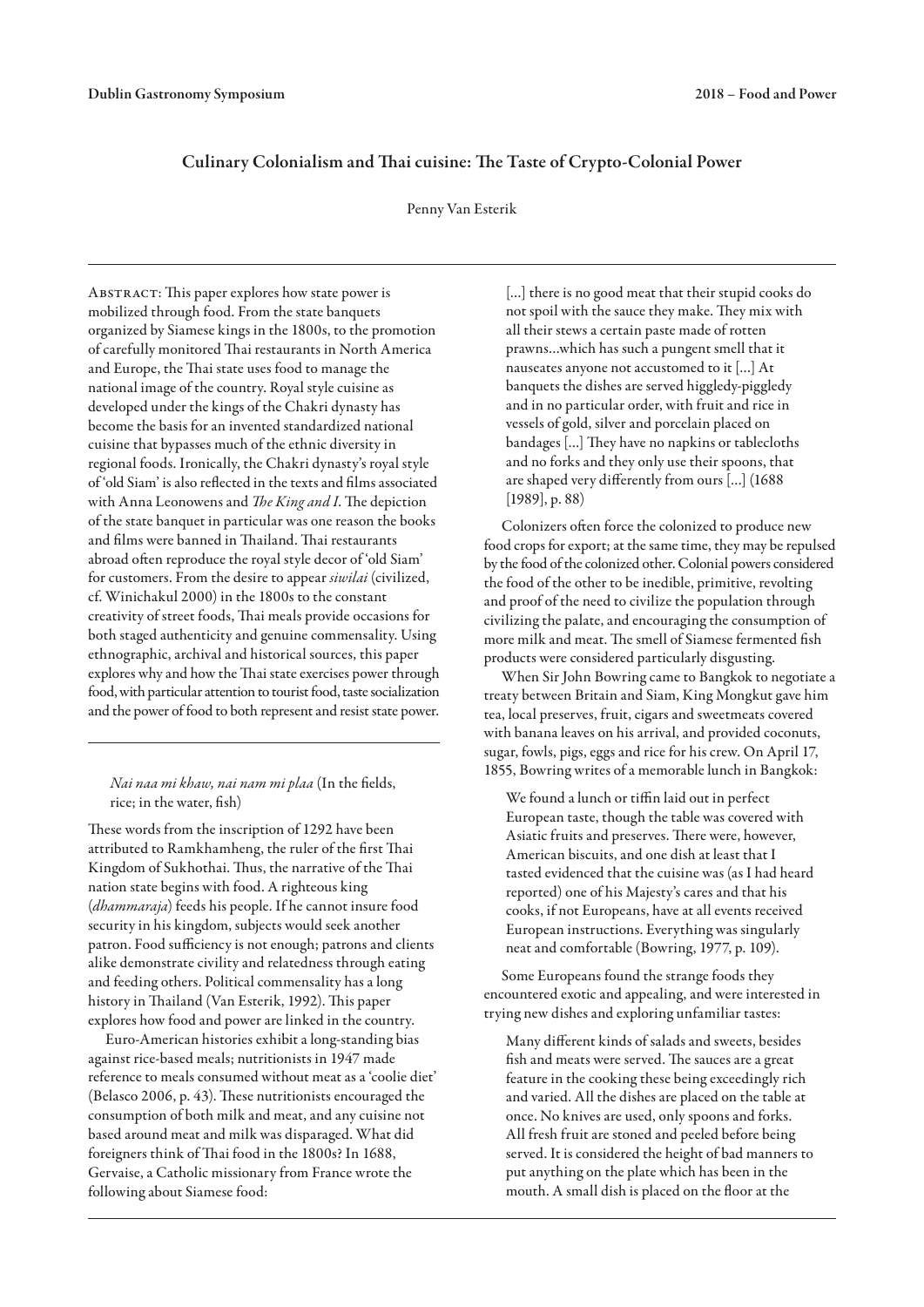side of the diner's chair to receive that which is uneatable (Christies, 1911 p. xiii).

Although Siam interacted with Europeans, the country was never colonized. The state effectively controlled the interactions with colonial powers, including honouring them by serving them the Siamese versions of their own foods. Herzfeld (2002) uses the term crypto-colonialism to refer to countries like Thailand that were never colonized but behaved in relation to colonial powers. He argues that it is self-deception for any country to assume it can escape global structures of power. The Siamese state attempted to treat colonial powers such as Britain and France not as enemies of Siam but players on the same stage. British and French foods did not shape Thai cuisine. Even today, Thailand exhibits minimal culinary colonialism compared to fully colonized neighbours like Vietnam or Malaysia countries whose cuisine demonstrates more evidence of direct colonial influence (cf. Laudan, 2013). Thai cuisine never had to reject foods from European countries. Instead, new food items and recipes from the west were easily absorbed into the cuisine and quickly considered local.

Nevertheless, colonial processes affected Thai cuisine. The Columbian exchange of foods between the Americas and the Old World included products like chili peppers, corn, and tomatoes. The hottest peppers associated with Thai food today, *prik kii nu* (mouse shit peppers) may have been brought from Mexico by Portuguese traders to the Kingdom of Ayuttaya in the early 1500s. However some historians think that although the Portuguese brought these peppers from Goa to Bengal around 1570, they did not reach Ayuttaya until much later (Muntarbhorn, 2007). These peppers, reaching 290 000 on the scoville scale, are likely a variant of Mexican serrano chilies. Before their adoption, the key source of heat was derived from a variant of black pepper, *prik Thai*, combined with ginger. Today, it is hard to imagine many Thai dishes without chilies. For example, *naem*, a northern Thai delicacy made from fermented raw pork, chilies and garlic, or *lap*, a spicy chopped meat dish from northeast Thailand would be unrecognizable without chilies.

Corn arrived in Asia from Mexico around the sixteenth century from the Portuguese. While it was integrated into Chinese and Japanese cuisines shortly thereafter, it was not grown commercially in Thailand until 1950. Today, most of the corn grown in Thailand is exported, mostly to Japan. Industrial food items like tinned biscuits, preserves, and canned meat made possible by new processing techniques invented in England (Goody, 1982), made the long sea voyage to Thailand. Food products with roots in colonial companies such as Dole, Peek Freans or Nestle have no monopolies in Thailand, and carry no colonial baggage. These Western food items are not considered colonial products, but rather unappealing bland foods from elsewhere, brought by others who attempted to colonize the country, but stayed for trade instead. The Portuguese settled in Ayuttaya in the 1500s, not

as a colonial power but as aggressive entrepreneurs and traders on their way to other colonies. Western influences on Thai cuisine are ancient but not colonial *per se*. Consider the popular but intricate egg yolk, rice flour, coconut and sugar-based desserts like *foy tong* (golden threads) based on the *ovos moles* (egg custard) from Portugal.

The Thai state emulated the colonizers by colonizing other parts of their own country, particularly the north and northeast, whose regional specialties shifted from the status of peasant food to gradually becoming considered part of central Thai cuisine.

## State power and food

The Thai government propagates the historical narrative that the country remained independent of colonial power because of the negotiating skill of the Thai elites. The discourse was resurrected to explain how skilled diplomacy prevented Thailand being overrun by communism in the sixties. Often these negotiations involved food and feeding others. Here I present some evidence concerning how state power is mobilized through food, with a focus on four time periods.

- The state banquets of Rama IV, 1860s
- 'Eat Thai' campaigns of 1930s
- American presence and the cold war, 1960s
- 'Kitchen to the world', 2010 to present

#### *The state banquet of Rama IV (1860s)*

Commensality and communal eating events occur at the level of household as well as the state and reflect different scales of hospitality. But they inevitably provide evidence of the power of the sponsor - the provider of the food and orchestrator of the event. Some banquets disguise material and social inequalities with an egalitarian ethos. At Victorian banquets, the model for Siamese state banquets in the 1800s, hierarchy is visible and carefully manipulated.

In the 1860s, Siam was under threat from both French and British colonial expansion. French interests in Laos and Cambodia, and British control of Burma and Malaysia put Siam in a vulnerable position. King Mongkut (Rama IV) was under pressure to reduce tensions between colonial powers and convince them that Siam was both a civilized democratic nation and a valuable ally. State banquets were one way to demonstrate the civilized status of the country (cf. Turton, 1997). The state banquets of the 1860s for British diplomats intended to demonstrate that the country was in no need of imperial guidance. Western food items and meal format emulated the imperial grandeur of Victorian England. The guests were no doubt impressed with Siam's knowledge of European cuisine and etiquette. For a variety of reasons, Siam remained free of colonial control.

The Chakri dynasty's royal style of 'old Siam' is reflected in the texts and films associated with Anna Leonowens and *The King and I* (Landon, 1943; Leonowens, 1870, 1873). The depiction of the state banquet in the films was an amalgamation of many state banquets held in the 1860s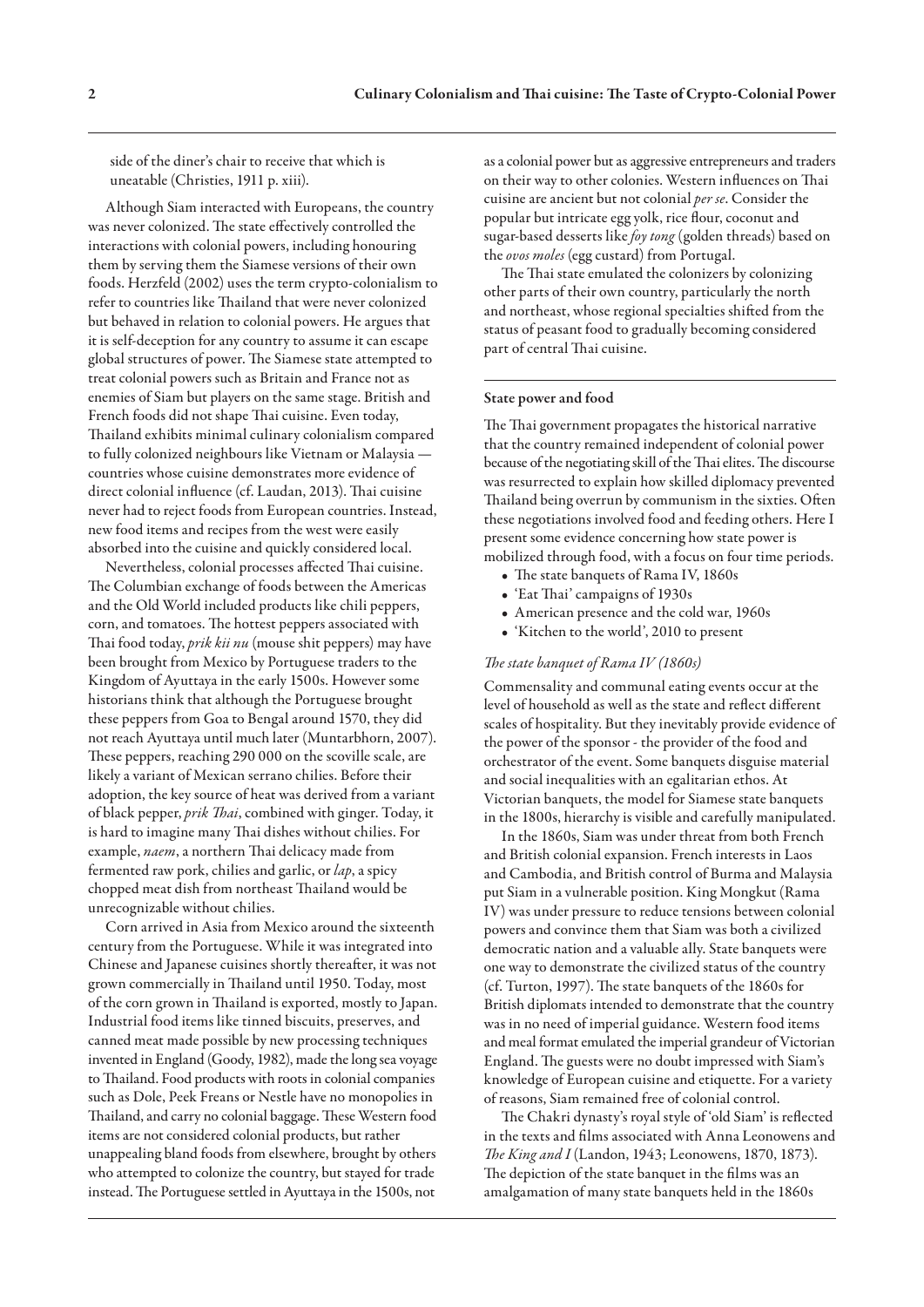and was never a part of Anna's original observations in her monographs (cf. Van Esterik, 2006). King Mongkut was very familiar with western food and meal format, since he sent his diplomats to England in 1857 with instructions to pay particular attention to the standards of the Victorian court. But his daily meals consisted of a simple bowl of rice (eaten with gold chopsticks). He learned abstinence and ascetic habits in the decades he served as a monk in the royal temple. The insulting portrayal of the king unable to use fork and spoon, and resorting to chopsticks was one reason the books and films were banned in Thailand.

## *Thai noodles (1940)*

The absolute monarchy ended in the 1930s with the creation of a constitutional monarchy with the king granted only limited powers over the Kingdom of Thailand. The name was changed from Siam to Thailand (land of the free) in 1939. One of the coup members, Phibun Songkhram, became Prime Minister for the first time in 1938. In his efforts to promote Thai culture, he took a very ordinary noodle recipe created in his household and standardized it in a form that is now called *pat thai*. This dish was one of many noodle dishes he promoted as part of an ideal Thai lunch. The original *pat thai* was developed as a way to improve Thai diets by increasing the protein content in dishes, while at the same time, creating a national dish of Thai noodles to contrast with Chinese noodles. While *pat thai* is often the only fried noodle dish served in North American restaurants, it is only one of many noodle creations offered in the food courts of Bangkok. Often the best *pat thai* is made by street vendors located in the shade of Thai temple compounds. Although Phibun tried to exert state power to alter Thai diets, his pronouncements and efforts to standardize recipes had very little effect on Thai cuisine in the country; it did, however have a lasting impact on overseas Thai menus.

#### *American military presence (1964–1975)*

Colonialism did not end with the independence of colonized states like Malaysia, Burma, Cambodia or Indonesia. A term like neo-colonialism might be appropriate to use, even for a crypto-colonized state such as Thailand. In the 60s and 70s, the fight against communism brought greater American presence into Thailand. Once again, skilled diplomacy on the part of the Thai state was credited with preventing Thailand from becoming another domino in the communist sweep across Southeast Asia.

How did the American presence in Thailand affect Thai cuisine? Thai classical dinners and dance-shows emerged in the sixties as popular venues for entertaining military elite and wealthy tourists. They provided a standardized set of dishes adjusted to appeal to western tourist tastes. The dishes served included *mee glop* (coated fried noodles), mild curries, and dishes that required extra labour and elegant presentation. Appetizers were served with drinks before the meal. The exotic settings with bronze cutlery and

pedestalled ceramic serving dishes were reminiscent of the sets from the banquet scene of *The King and I*, gilded exotic traces of 'old Siam'. These luxury event venues, often in expensive hotels, contrasted with other venues popular with American soldiers. The cheap hotels featuring crude sex shows served western food like hamburgers and hot dogs geared to US army furlough (R&R) tastes. Much of the food served in these places had its origin in the American army PX (Post Exchange). Around this time, Thailand's economic plans included the development of the tourist industry. The invention of tourist food included the use of American PX items such as frozen mixed vegetables, spam and sausages to create dishes like American fried rice, made with salt instead of fish sauce, and parsley instead of fresh coriander.

In the fifties and sixties, milk was scarce in Thailand, available in powdered form from New Zealand or Australia. Westerners had to buy expensive canned butter and cheese to spread on Chinese bread. Dairy foods were unappealing to the Thai public. By the eighties, dairy products were available in every market and children received cartons of milk in school. In the late sixties, a Wisconsin dairy cooperative called Foremost became the contract provider for US air bases in Thailand throughout the Vietnam War. They supplied recombined milk products for the American forces in the country and in the firebases in Vietnam. A veteran recalled that the milk was stored in gasoline powered coolers: 'it smelled and tasted like gasoline […] didn't matter, we drank it anyway on the rare occasions when we were back at base camp' (https:// thaivisa.com/forum/topic/835245-foremost-milk-and-dair y/?do=findComment&comment=9548251). The name, Foremost, and milk products generally became popular in the country. Foremost, owned by FrieslandCampira, received the strongest brand in Thailand award in 2016.

In the top-down effort to modify Thai food to appeal to western tourists, the sour/bitter taste was the first to disappear, as well as pungently fermented fish products. But for Thais, there remained a consistency of meal format and taste preferences, combined with a selective integration of new vegetables into established dishes. Food democracy reigned in the country, with poor and wealthy alike patronizing favourite food vendors on the streets of Bangkok and other towns and cities.

#### *Exporting Thainess*

Thai nationalism is nothing new; the power processes evident in the state banquets of the 1860s continue under the current power relations embedded in the processes of globalization. Neo-colonialism thrives in the neoliberal capitalist food industry. The Thai state now exerts food power through expanding into food commodity markets. Both individual food products such as corn, caffeine drinks, chicken and shrimp, as well as Thai cuisine itself have been exported around the world. Sidney Mintz (1996) argued that it is the outside meanings of food such as changes in food production that reveal structures of power.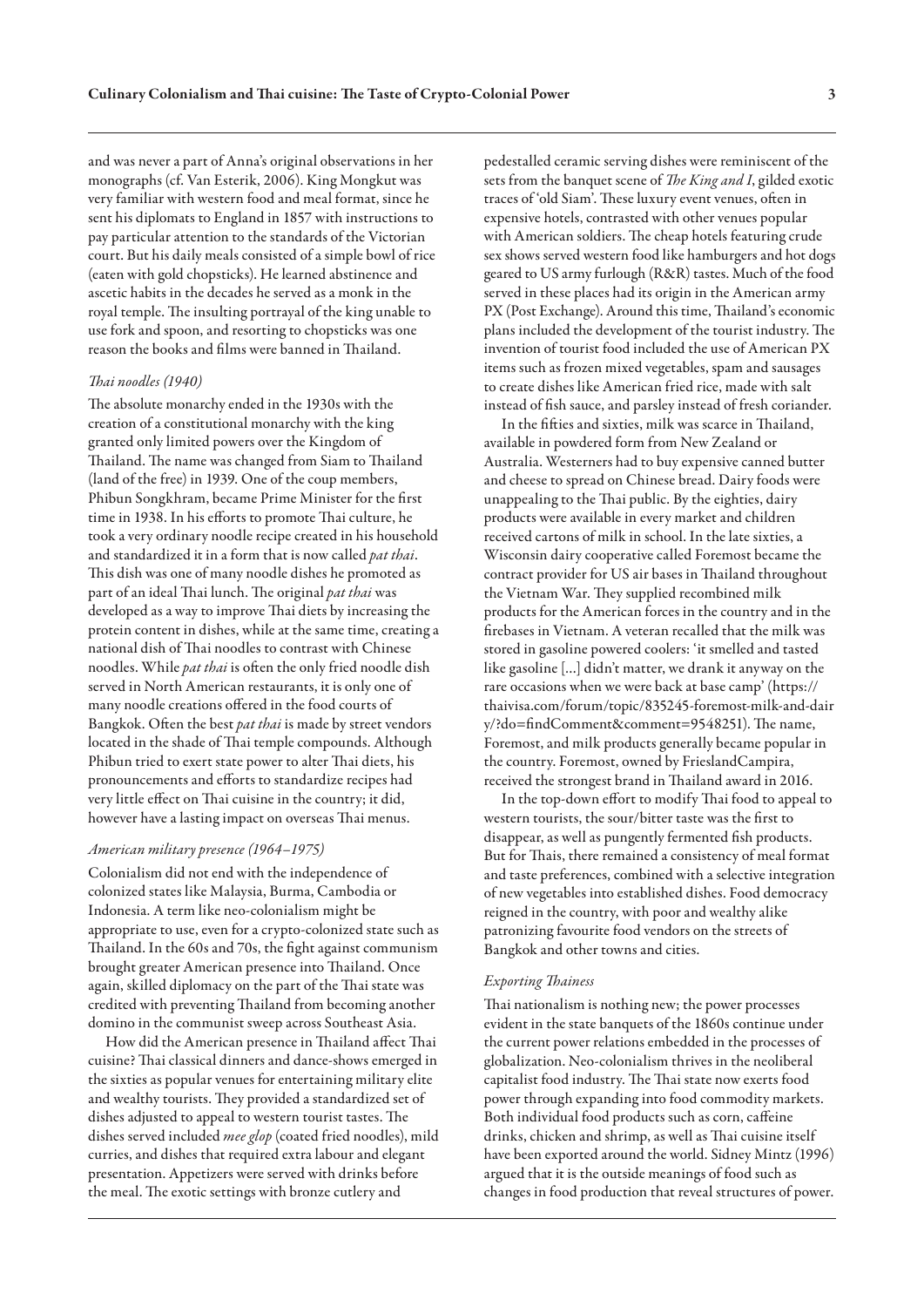Recall that corn was not grown commercially in Thailand until 1950. By the seventies, grilled corn became a common street food prepared much as it was in Japan (quick boil, then grilled with soy sauce and sugar). It was a snack food to eat for fun (*gin len*) and it was better integrated into animal feeds as fodder than cuisine. In 2017, vacuum sealed individual ready-to-eat cobs of corn from Thailand were sold in dollar stores in Canada.

Red bull (*krating daeng*), was one of the many caffeinated energy drinks used by Thai workers, particularly long-distance truck drivers. Founded in 1976 in Thailand, the company expanded its market by sponsoring Thai boxing matches. The drink was discovered by an Austrian in 1987, who then bought 50% of the Thai company and promoted the product in Europe and North America, using the English translation, red bull. Red bull was promoted as the ideal beverage when driving long distances, studying, or exerting oneself at work. White models marketed the drink for extreme sports and the company sponsored musical events and leisure activities requiring endurance. Today, *krating daeng* represents the lower end of the drink spectrum, while red bull is promoted as an upscale, more expensive yuppie drink; it is even used as a cocktail ingredient. The recipe for both products includes caffeine, taurine, B vitamins, sucrose and glucose, and alpine water.

The Thai government's promotion of food commodities such as corn, shrimp or chicken with no necessary connection to Thai cuisine in the global market does not mean that it has abandoned the promotion of Thai cuisine *per se*. To the contrary, Thai Agri Foods market curry pastes and frozen prepackaged traditional Thai foods in seventy countries, including the popular *Aroy-D* brand of prepared red and green curry pastes. Another popular prepackaged food company, *Mae ploy* sells sauces and curry pastes in supermarkets worldwide, and online through amazon.com

The marketing of royal Thai cuisine which began with the classical Thai dinners of the sixties continues with the marketing of prepackaged gourmet foods in Thai supermarkets and overseas. The 'nine auspicious Thai desserts' used to be made by the many skilled wives and women of the court of the Chakri kings (particularly Rama II, III and VI) and consumed only within the palace. Now it is possible to purchase even the most elaborate desserts in supermarkets. An interesting promotional strategy includes selling prepackaged ingredients for Thai dishes in boxes in the King Power Duty Free shops in Bangkok airport. While tourists pick up the boxes to make a complete Thai meal at home, Thai travellers pick up ingredients that remain hard to obtain overseas such as fermented fish paste (*kapi*), dried powdered shrimp (*kung hang*), tamarind candy and preserved durian. Asian tourists prefer Thai sauces made by *Thai House* and *Thai Kitchen*. This branding of elite Thai culinary culture may result in the devaluing of the diacritical significance of specific items. In the past, ordinary people would not have access to

these desserts because they lacked the skills and resources to produce them. In Siam, sumptuary laws regulated the material objects associated with meals and the dress of the eaters, but not the tastes, recipes and food items themselves (cf. Van Esterik 1980).

Sriracha sauce, a chili-garlic sauce invented and produced in the town of Sri Racha in Chonburi province in the 1930s, was served as a dipping sauce with fish or chicken. A Vietnamese version has been produced by Huy Fong foods in California since 1980, and has spread more widely than the Thai product in the North American market. It has shifted from a dipping sauce in Thailand to an ingredient in western recipes.

Clearly the Thai state didn't always get it right. They missed the opportunity to market sriracha sauce globally, and to promote red bull as a specialty drink, two products that have moved around the world. They glorified and packaged royal desserts instead of street foods as iconic Thai foods. Into this vacuum, local companies like Loblaws in Canada have appropriated travellers' taste memories in the development of sauces. President's Choice sauces include memories of Thailand. These products depend on tourists' experiences in exotic locales by providing orientalist short cuts for their homemade meals.

#### Colonial consciousness

Many Euro-Americans consume direct remnants of historical colonialism in the material form of curry powders, ketchup, and Peek Frean empire cookies. Our current food practices are so deeply neo-colonial that we hardly think about consumption in those terms: it is just how we feed our families. But colonialism is more insidious than the appropriation of sauces.

Colonial consciousness or culinary colonialism thrives in the attitude that we have a right to the food of the other, and not just any food, but the most authentic and rare food of the other, including food that was prepared for royalty. We exercise this right to increase our food diversity, to stretch our taste palates. Foodies eat (and photograph) exotic yuppie chow (cf. Guthman 2003) to impress others, and they feed it to others to impress them as well. Culinary tourists and food adventurers seek out exotic foods; pre packaged gourmet sauces make the process more convenient when they return home.

Exporting Thainess includes the expansion of overseas Thai restaurants. Thai restaurants abroad often reproduce the royal style decor of 'old Siam' for customers. From the desire to appear *siwilai* (civilized) in the 1800s to the staged authenticity of overseas Thai restaurants, Thai meals provide occasions for both healthy and pleasurable eating. Most restaurants adapt their menus to Euro-American serving styles, meal formats and the presumed taste preferences of their customers. The popularity of Thai restaurants is not directly linked to immigration, except in the case of cities like Los Angeles where 170 000 Thais —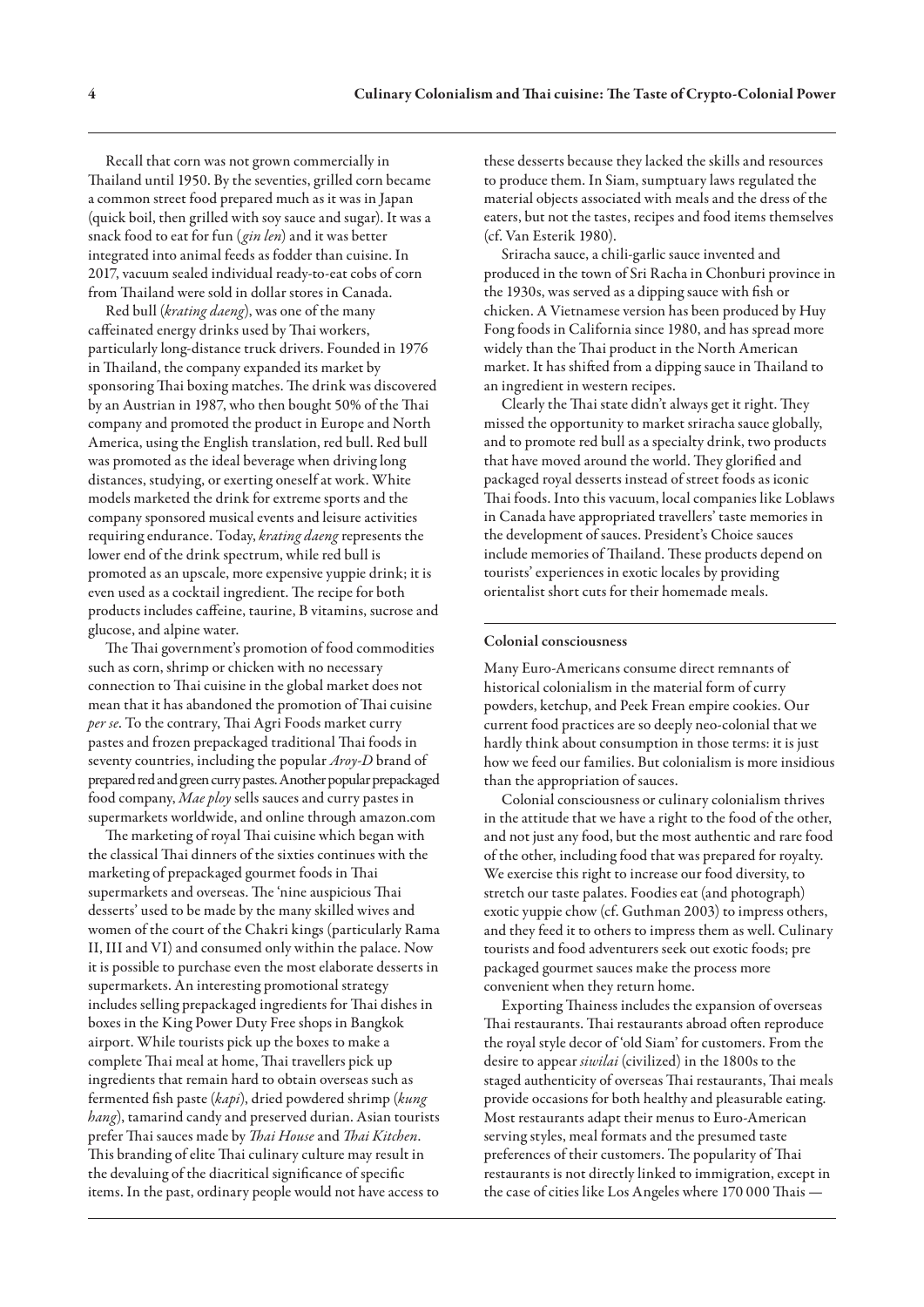half of whom were war brides of the US military immigrated by 1975 (Padoongpatt, 2017). Unlike other popular ethnic foods, Thai food does not link to immigrant identity formation.

The Thai state promotes and enhances the image of the nation through food. In 2003, government ministries put policies in place in to promote Thailand to be the Kitchen of the World in order to increase the number of authentic Thai restaurants abroad and to promote tourism and food exports. The Export-Import Bank of Thailand approved loans to Thai entrepreneurs who wanted to open or expand restaurants overseas. The promotion of Thai food abroad does not change Thai food in Thailand. Overseas, the meal format and taste changes, while the food items are fewer in number and the recipes become fixed. In Thailand, the format of meals and the taste combinations remain constant while the food items and recipes constantly change.

Thai Delicious, a project of the Ministry of Science and Technology, began developing standards in 2012 for measuring the authenticity of Thai recipes. This was done in order to confirm that ready-to-eat 'authentic' Thai foods based on 'authentic' Thai recipes for export overseas taste 'authentic'. The Ministry has posted eleven recipes for popular dishes. The ministry developed the e-delicious machine to measure taste and smell and rate the deliciousness and authenticity of the Thai dishes, measured against the opinion of tasters (university students). The best tasting, by majority vote, was programmed in to the machine in order to determine to what extent a dish conformed to the arbitrary standard of a typical green curry, for example. The project was criticized for its approach to taste measurement. The more questionable underlying assumption was the idea that Thai food recipes can and should be standardized.

No doubt the Thai government feared that new fast food restaurants that claim to be Thai would devalue and debase the state-sponsored authentic Thai restaurants. These government initiatives are designed to differentiate authentic Thai restaurants from the quick service franchises such as Thai Express in Canada, 'a new take on Thai food combining traditional Thai cuisine with new world design and flavours'. It advertises the spiciness of their dishes using photographs of four Thai women under a sign 'How do you like it? mild, medium, spicy or very spicy' (www.Thaiexpress.com), harkening back to the 1960s' flaunting of sexy Thai girls and women in Bangkok and the back streets of towns near army bases. The restaurant chain joins other quick service multicultural restaurants in the food courts of Canadian shopping malls.

## Conclusion

Thai cuisine is embedded in a culturally specific set of power relations. As in other food regimes, power is exerted directly through the political economy of food, recognized through food prices, the quality of rice, and export crops. This paper provided a few examples of how state power is

also mobilized through food in a form of culinary colonialism. From the state banquets organized by Siamese kings in the 1860s, and through Phibun's attempt to modernize Thai noodle lunches through a manipulation of anti-Chinese sentiment, to the Classical Thai tourist dinners; From American fried rice for tourist consumption, to the promotion of carefully monitored Thai restaurants in North America and Europe, the Thai state uses food to control the national image of the country. Royal style cuisine as developed under the kings of the Chakri dynasty has become the basis for an invented national cuisine that bypasses much of the ethnic diversity in regional foods.

The Thai food system is particularly well-suited for this work. But why should food be used as a means to exercise power? A few theoretical speculations follow from the observations presented above. First, the Thai food system successfully negotiates the tensions between binaries power and meaning, hierarchy and commensality, individual consumption and shared sociality, pleasurable taste and health benefits, and homemade and commercially made. For example, women who make curries at home, and sell them on the street to 'plastic bag housewives' who collect these homemade dishes sold in plastic bags on their way home from work. Nutritionism generally removes pleasure from eating and disguises the political exercise of commensal power. In spite of Phibun's efforts to make *pat thai* a more nutritious patriotic noodle dish, it was the pleasure of combining peanuts, egg, bean sprouts, green onions and chilies that appealed, not the protein boost. While the state extols the healthfulness of Thai food and herbal mixtures (cf. Van Esterik, 1988), people eat it because it pleases the palate.

In the Thai case, we see the power of food to both represent and resist state power. Biopower through social exchange is always negotiated, resisted, manipulated and subverted. Much of postmodern theory culturalizes the body as text. But with food, the root of power is corporeal not textual. Meanings around food are pretextual, corporeal, and lodged in our bodies. That is one reason why food remains such a powerful and effective communicator.

Food and eating in Thailand creates unique social debts in the form of complex reciprocal relations. Eating together is always political; but it is not only the state banquets where political commensality can be seen. The personal politics of eating together is a complex dance between hierarchy and nurture. Friends (*phi nong kan*) eating together always know who is older (*phi*) and who is younger (*nong*), one sponsors, the other is sponsored. This intricate dance operates in street noodle shops as well as state dinners (cf. Van Esterik, 1996).

If the recent royal cremation is any example, Thailand will always win the culture wars. The public face, the aesthetically appealing surface is always available to scrutiny and carefully managed to appeal to outsiders; insiders are aware and complicit in maintaining these surfaces. The Thai state always was and remains extremely